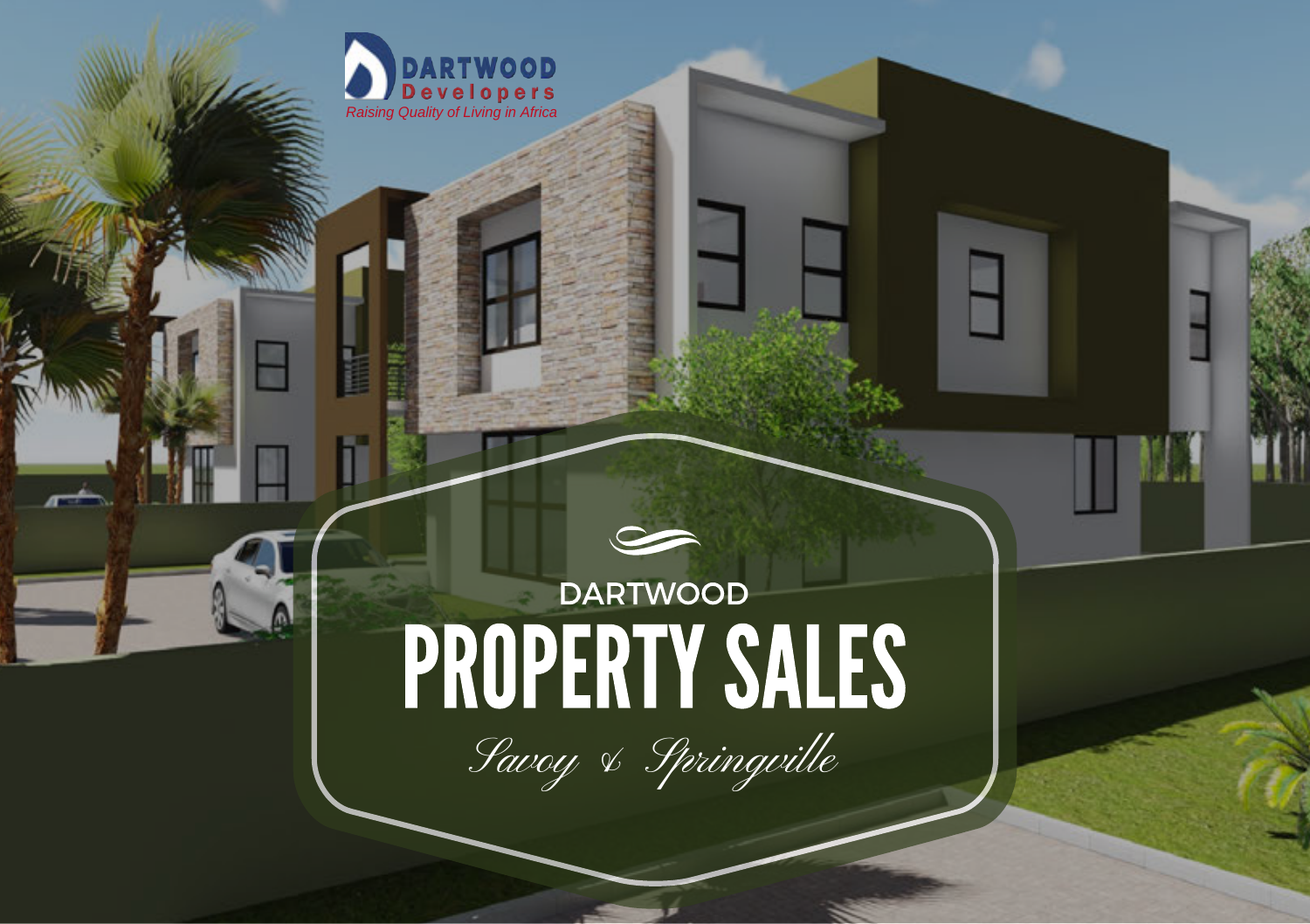

**C O M M U N I T Y 2 5 T E M A G R E A T E R A C C R A G H A N A** 









- Apartment homes located in a quiet suburb of Tema in a well landscaped gated community.
- Facilities include swimming pool, Gym and estate shop.
- HOME TYPES ARE STUDIO-1 BED (LOUNGE COMBINED) ALPHA-1 bed ( sepArate lounge) •VISTA-2 bed

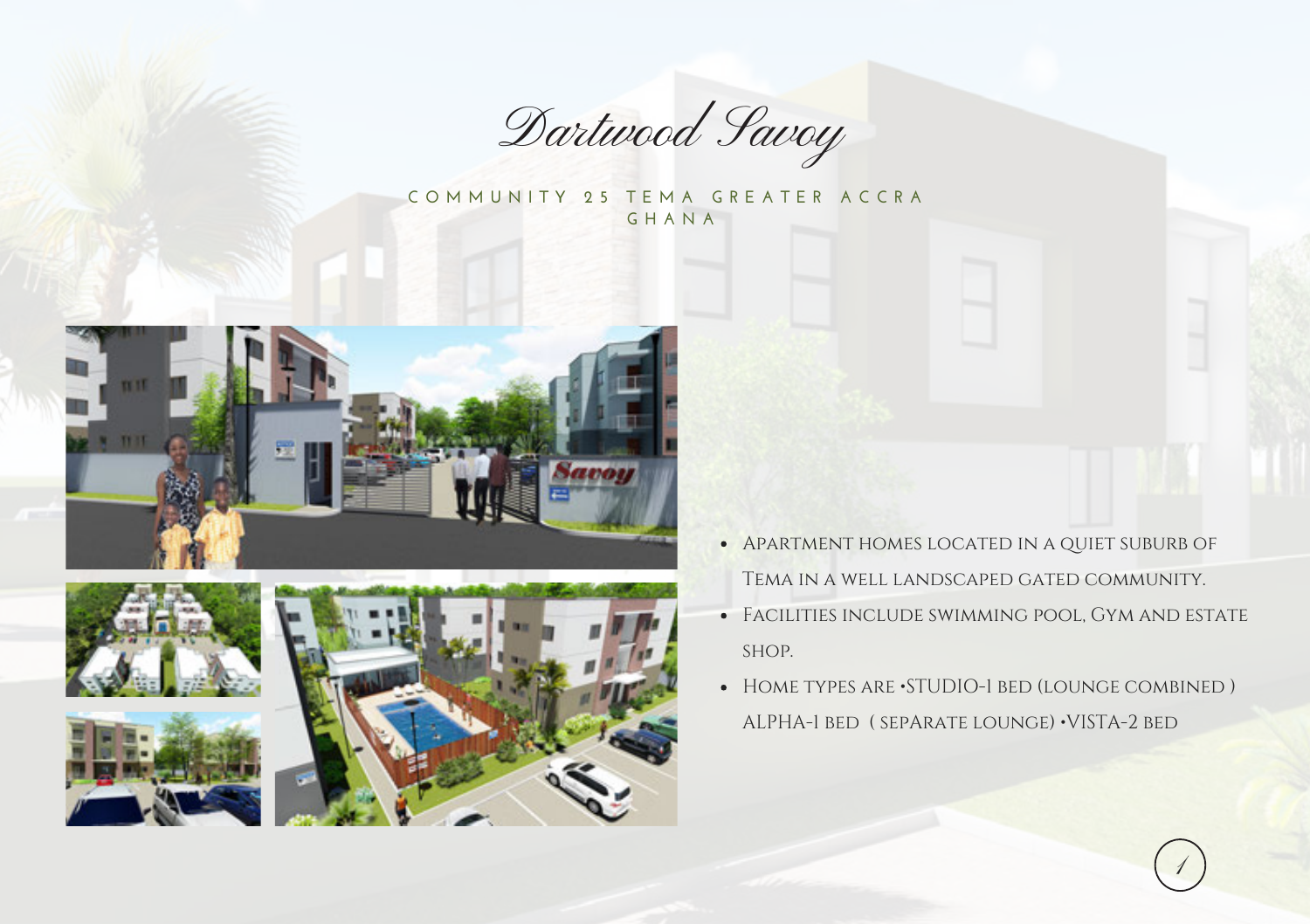Studio

## **£27,000**

2

#### **1 B E D A P A R T M E N T ( C O M B I N E D L O U N G E )**



**STUDIO FLOOR PLAN** (37sqm / 395sqFT)

**BED / LOUNGE**  3.5M X 4.5M (12FT X 15FT) 2.3m x 2.0m (8ft x 7ft) Wardrobe Area

**KITCHEN**  3.3M X 2.0M (11FT X 7FT)

- Cosy 1-bed apartment with Car parking space
- Suitable for young professionals & small families
- Good investment property with excellent returns
- $\bullet$  10% deposit & Interest Free Flexible payment plan over 4 **YEARS**
- STARTING FROM £487.50 PER MONTH
- Furniture pack available on request

Dartwood Savoy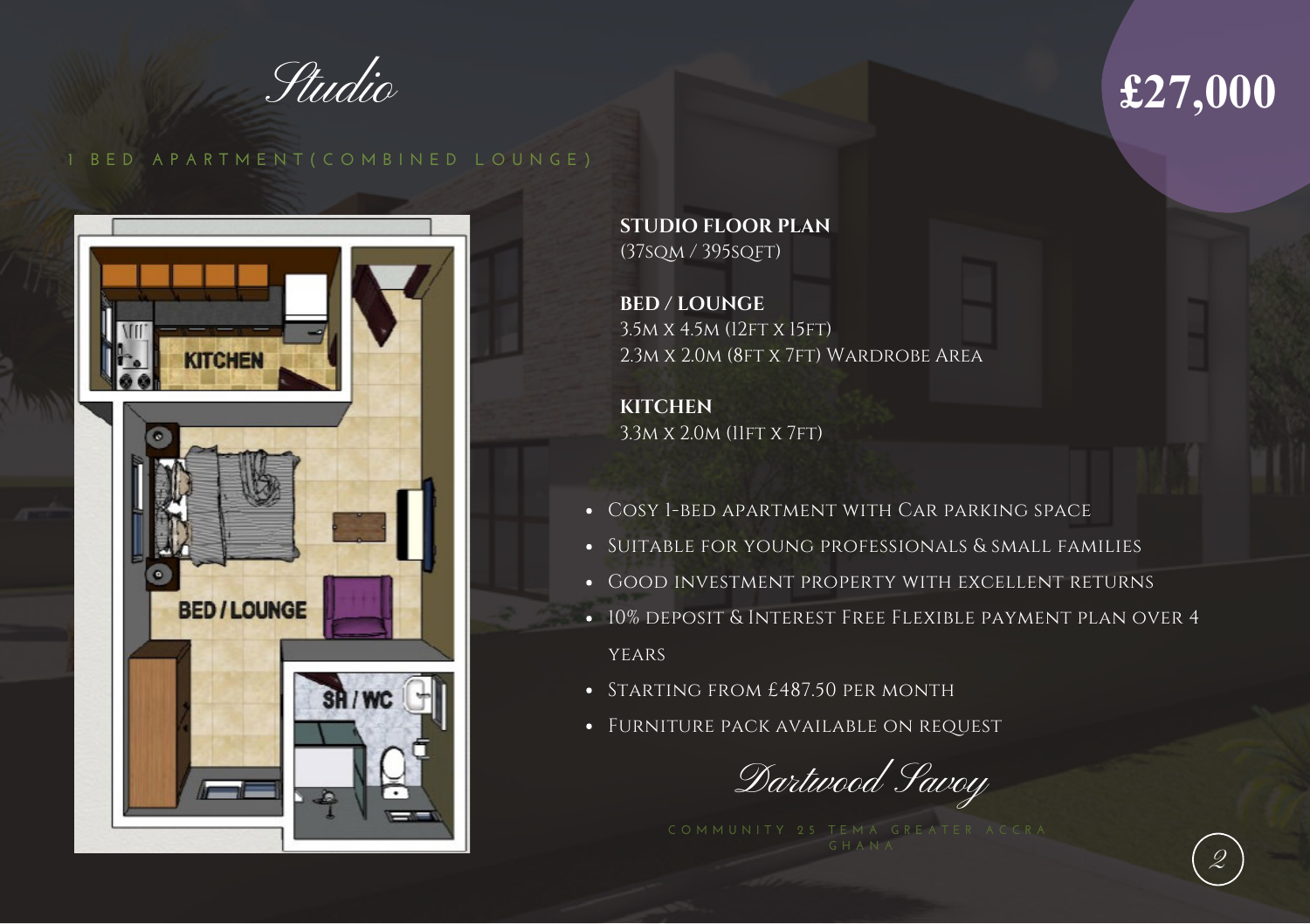Alpha

#### **1 BED APARTMENT (SEPARATE LOUNGE)**



**ALPHA FLOOR PLAN (47sqm / 506sqft)**

**BED** 3.6M x 3.6M (12FT X 12FT)

**LOUNGE** 3.0m x 4.3m (10ft x 14ft)

**KITCHEN** 3.3M X 2.0M (11FT X 7FT)

- Cosy 1-bed apartment with Car parking space
- Suitable for young professionals & small families
- Good investment property with excellent returns
- 10% deposit & Interest Free Flexible payment plan over 4 years
- STARTING FROM £600.00 PER MONTH
- Furniture pack available on request

Dartwood Savoy

COMMUNITY 25 TEMA GREATER ACCRA **G H A N A** 

## **£33,000**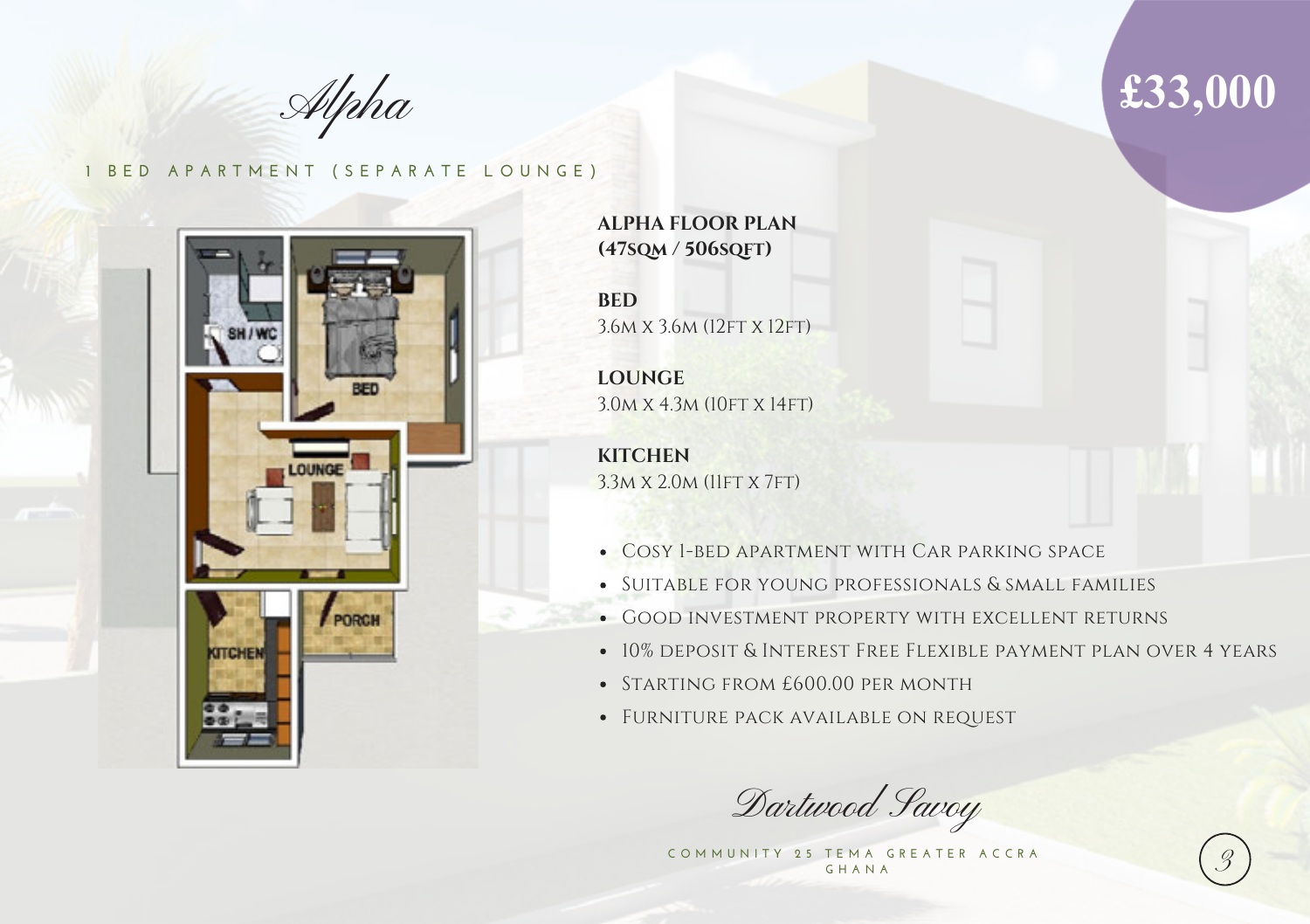Vista



**VISTA FLOOR PLAN**  (87sqm / 937sqft)

**LIVING**  3.5m x 4.0m (11ft x 13ft)

**DINING** 2.0m x 4.0m (7ft x 13ft)

**KITCHEN** 4.5m x 2.0m (15ft x 7ft)

**BED-1**  4.0m x 3.8m (13ft x 12ft)

**BED-2**  3.5M X 3.8M (11FT X 12FT)

- Cosy 2-bed apartment with Car parking space
- Suitable for young professionals & families
- Good investment property with excellent returns
- 10% deposit & Interest Free Flexible payment plan over 4 years
- STARTING FROM £866.25 PER MONTH
- Furniture pack available on request

Dartwood Savoy

## **£47,200**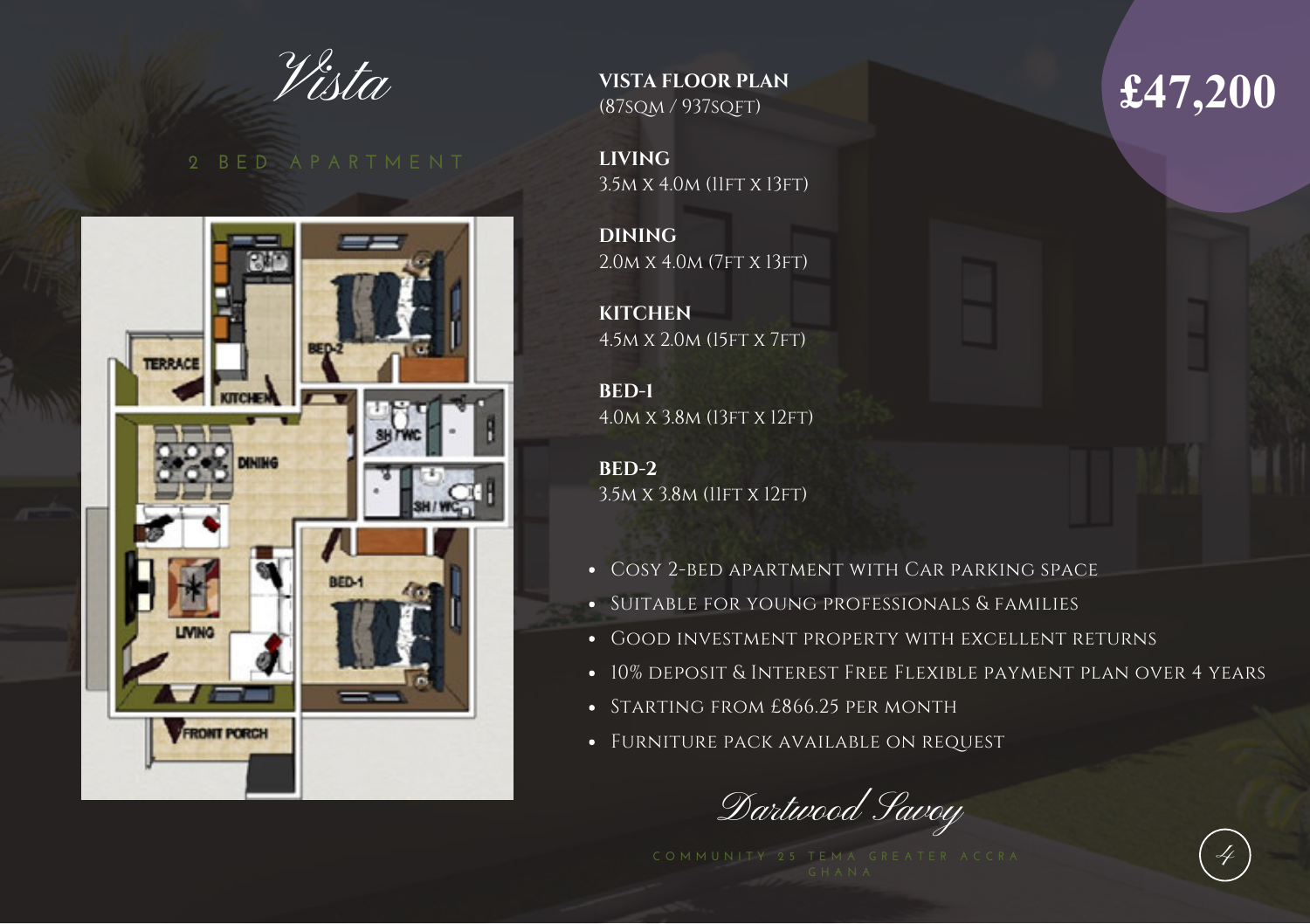Dartwood Springville

K W E I M A N O Y A R I F A G R E A T E R A C C R A **G H A N A** 











- Bungalow family homes with a stunning view of Peduasi Lodge mountains in a secure environment.
- Facilities include Gym and estate shop.
- HOME TYPES ARE •ELITE-2 BED SEMI •GRANDVILLE-3 BED detached •RICHMOND-4 bed detached.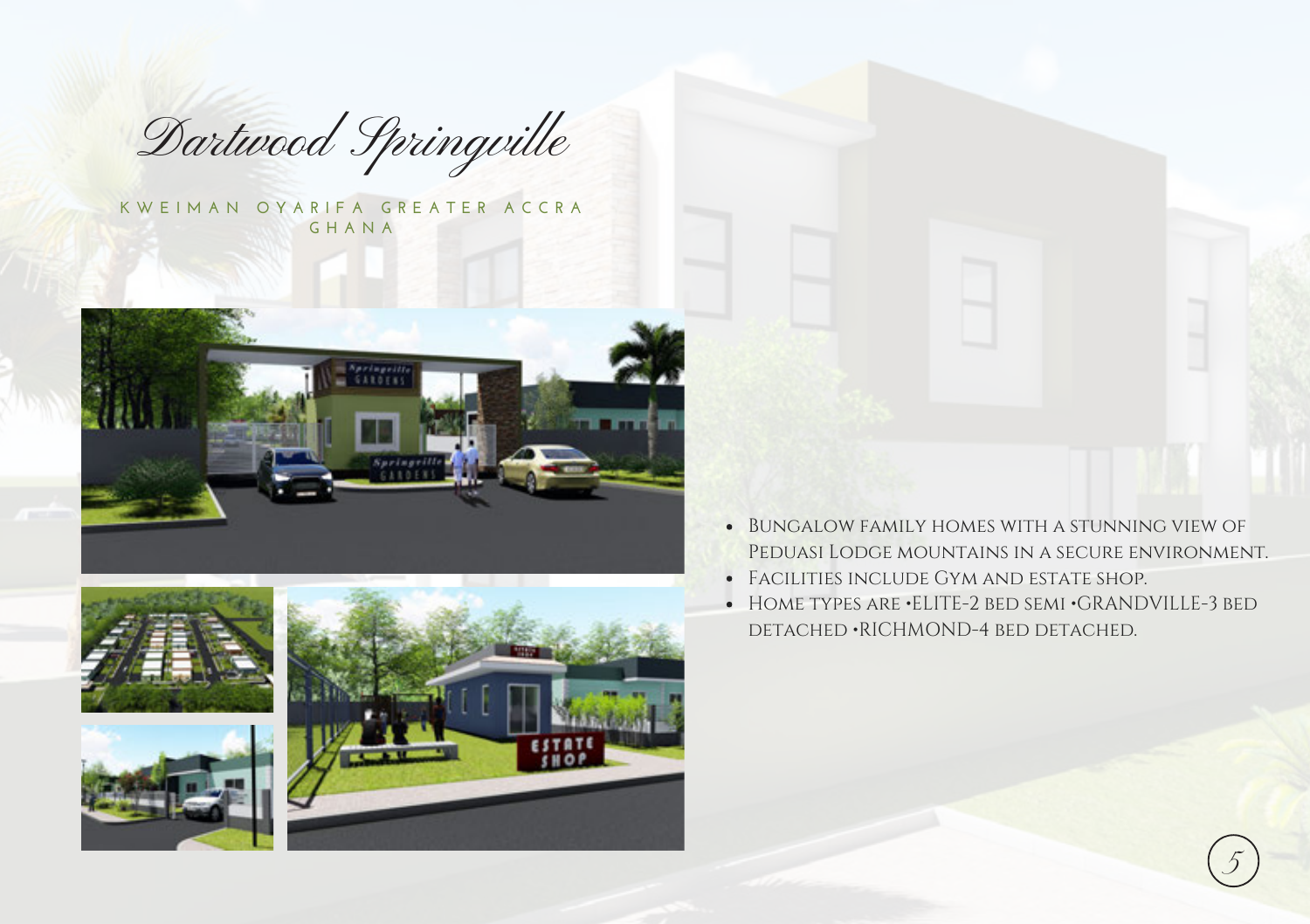

#### **2 B E D S E M I - D E T A C H E D P L O T S I Z E 6 0 F T X 4 3 F T**



Dartwood Springville

**ELITE FLOOR PLAN (96sqm / 1,033sqft)**

**LIVING** 5.0m x 3.2m (17ft x 10ft)

**KITCHEN** 4.0m x 3.0m (13ft x 10ft)

**BED-1** 5.0m x 4.2m (17ft x 14ft)

**BED-2** 5.0m x 3.9m (17ft x 13ft)

- Cosy 2-bed bungalow homes with 3No car parking spaces
- **SUITABLE FOR YOUNG PROFESSIONALS AND FAMILIES**
- **GOOD INVESTMENT PROPERTY WITH EXCELLENT RETURNS**
- 10% deposit & Interest Free Flexible payment plan over 4 **YEARS**
- STARTING FROM £967.50 PER MONTH
- Furniture pack available on request

## **£75,000**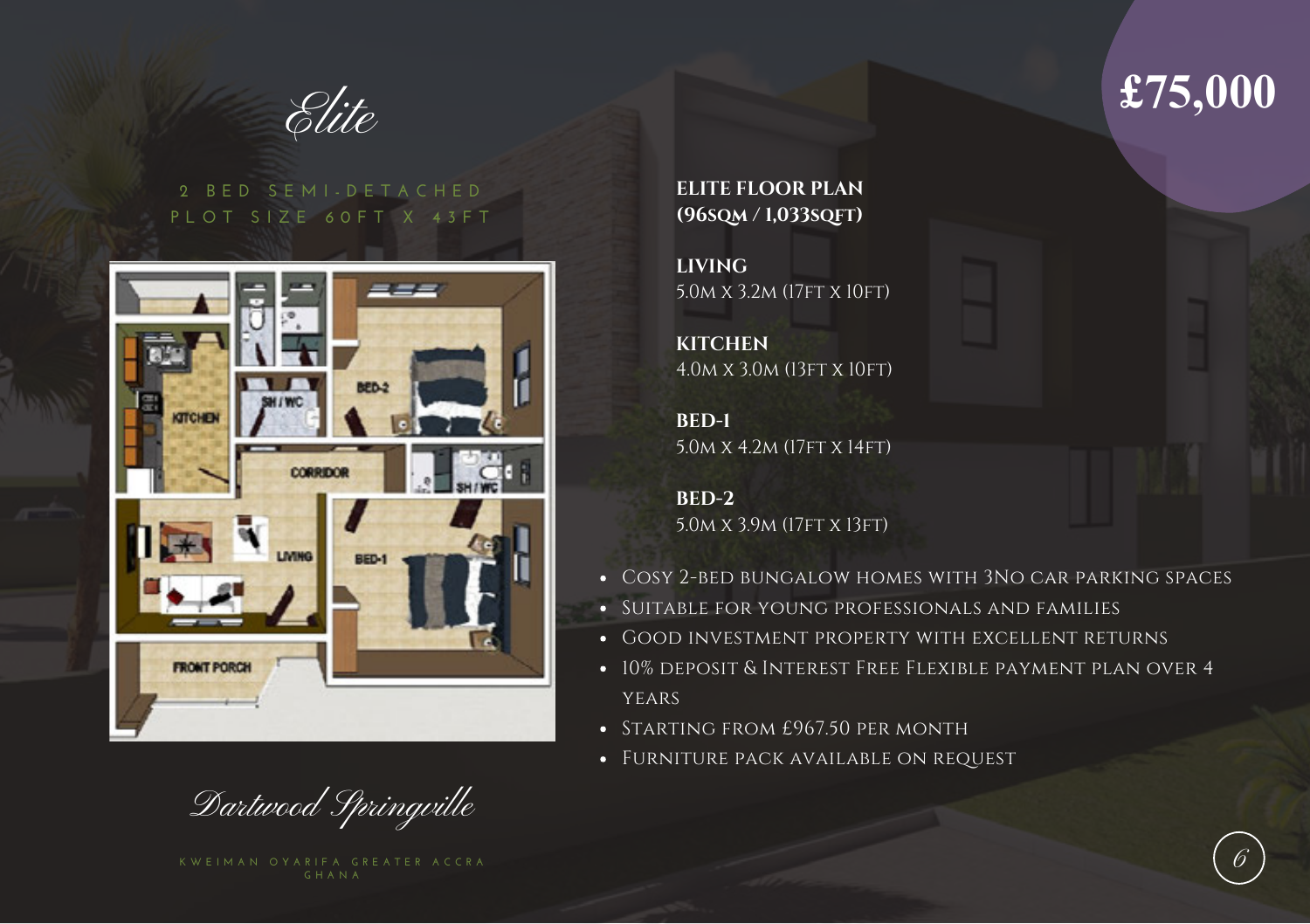

### **3 B E D D E T A C H E D P L O T S I Z E 7 3 F T X 6 6 F T**



Dartwood Springville

K W E I M A N O Y A R I F A G R E A T E R A C C R A **G H A N A** 

**GRANDVILLE FLOOR PLAN (146sqm / 1,572sqft)**

**LIVING** 5.5m x 4.3m (19ft x 14ft)

**DINING** 3.6M X 3.0M (12FT X 10FT)

**KITCHEN** 4.2m x 3.6m (14ft x 12ft)

**BED-1** 4.8m x 4.8m (16ft x 16ft)

**BED-2** 4.8m x 3.9m (16ft x 13ft)

**BED-3** 4.8<sub>M</sub> x 3.6<sub>M</sub> (16FT x 12FT)

- 3-bed bungalow family homes with 4No car parking spaces
- SUITABLE FOR YOUNG PROFESSIONALS AND LARGE families
- Good investment property with excellent **RETURNS**
- 10% deposit & Interest Free Flexible payment plan over 4 years
- STARTING FROM £1,657.50 PER MONTH
- FURNITURE PACK AVAILABLE ON REQUEST

## **£106,000**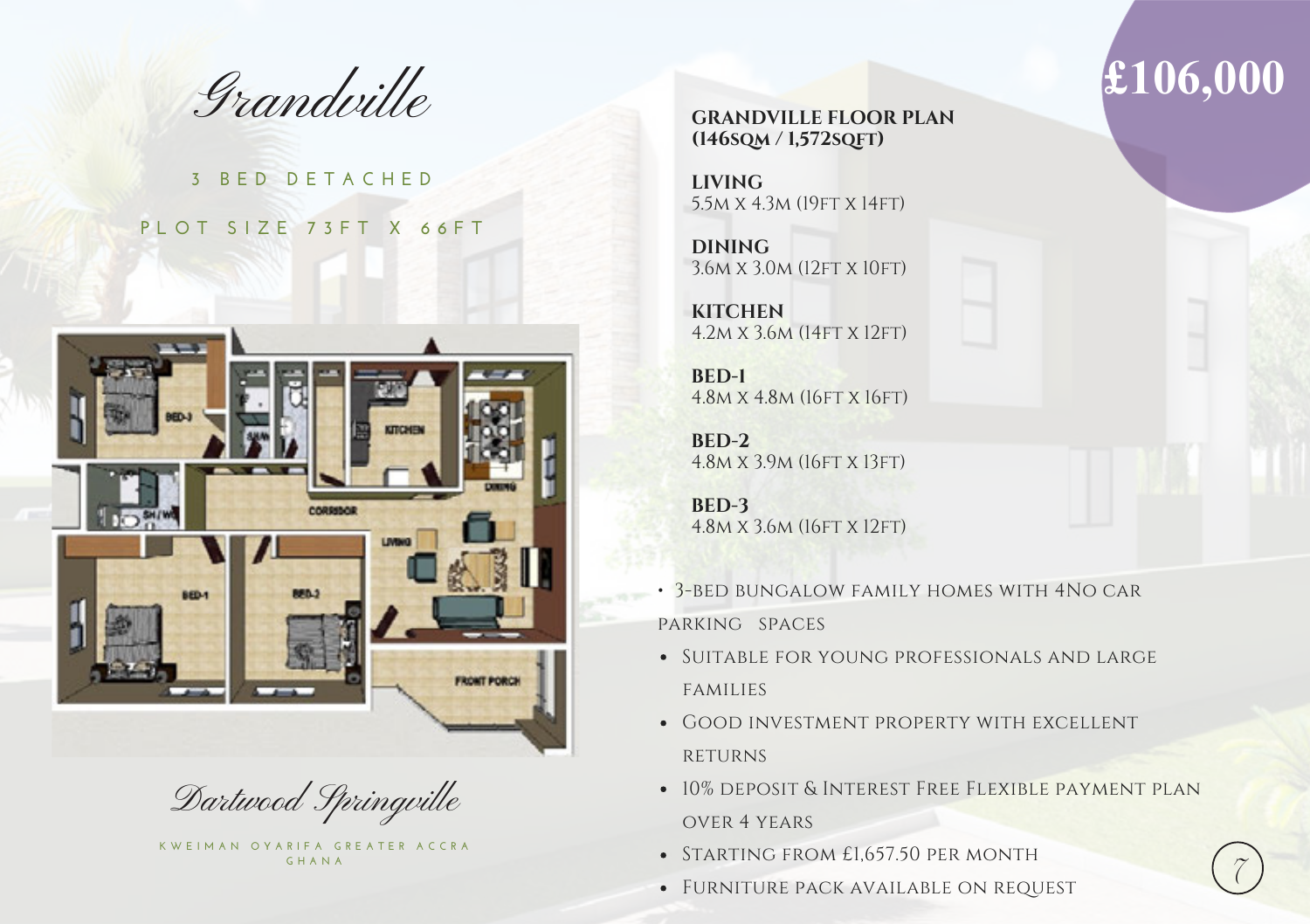Richmond

### **4 B E D D E T A C H E D P L O T S I Z E 7 5 F T X 8 0 F T**



Dartwood Springville

**RICHMOND FLOOR PLAN (212sqm / 2,282sqft)**

**LIVING** 6.6m x 4.3m (22ft x 14ft)

**DINING** 3.6m x 4.3m (12ft x 14ft)

**KITCHEN** 4.2m x 3.6m (14ft x 12ft)

**BED-1** 4.7m x 3.7m (15ft x 12ft)

**BED-2** 6.1m x 4.8m (20ft x 16ft)

**BED-3** 5.0m x 3.6m (17ft x 12ft)

**BED-4** 4.3m x 3.6m (14ft x 12ft)

- 4-bed bungalow family homes with 4No car parking spaces
- Suitable for small and large families
- Good investment property with excellent returns
- $\cdot$  10% deposit & Interest Free Flexible payment plan over 4 years.
- STARTING FROM £2,437.50 PER MONTH
- Furniture pack available on request

*Price on Request*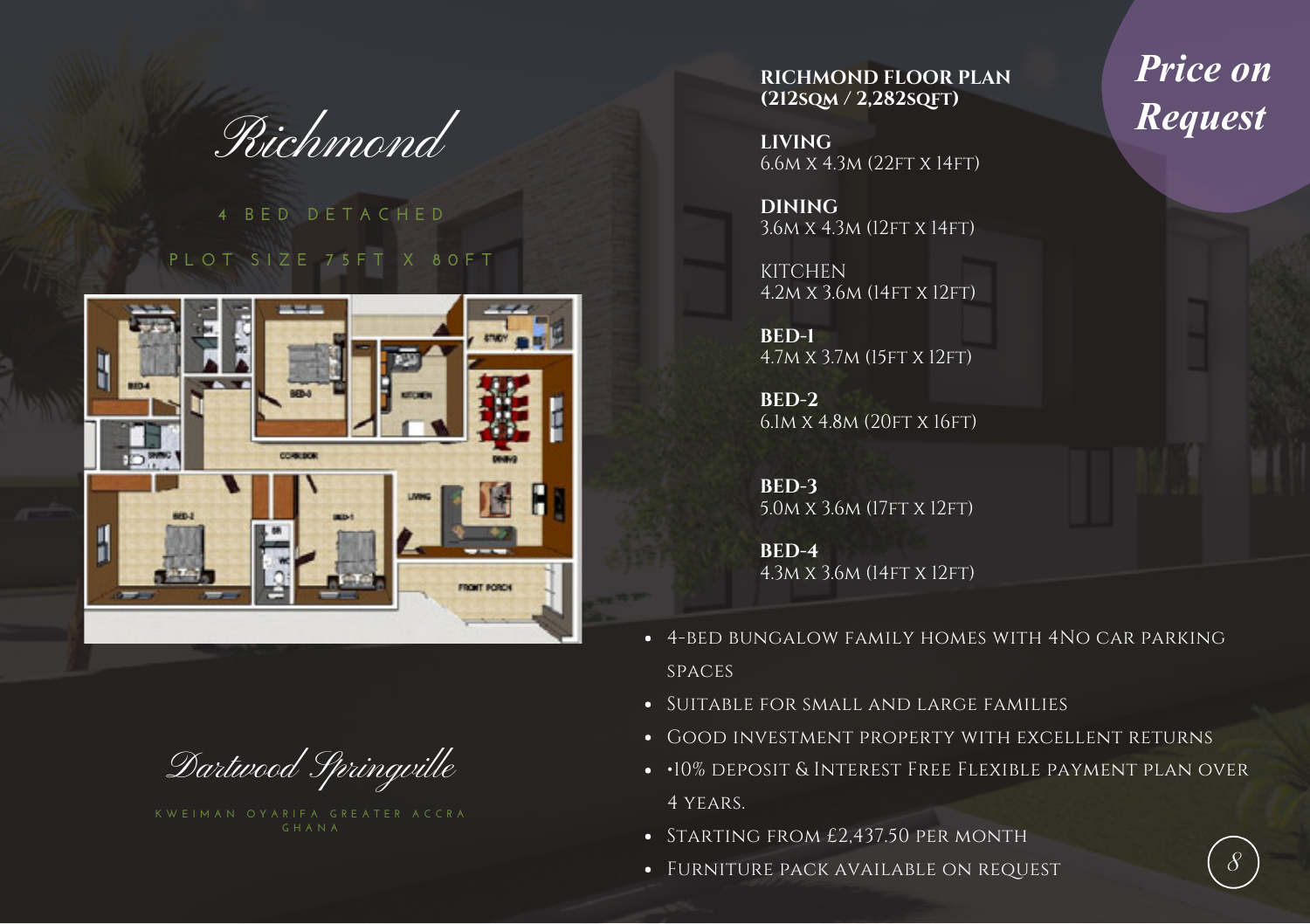#### **B U I L D I N G F E A T U R E S**

THERMAL: Lightweight concrete wall provides heat insulation, thus achieving lower ambient temperature internally. Potential energy cost savings of up to 40% .

STRENGTH: Foundation, floor, mesh reinforced wall, roof are all constructed as a monolithic unit. Wall cracks are eliminated.

NOISE: Terraefuoco fast floor roof system and acoustic light-weight concrete walls dampens the sound of African storms.

FIRE & FUNGUS: Lightweight concrete wall is fire resistant and water resistant, preventing fungus growth.

OTHERS: Aluminium framed windows with fly net, Security entrance and rear doors, AC units in Living & Bedrooms, Fitted Kitchen, Water heater points in Kitchen and washrooms, Washing machine connection point, Floor tiles throughout, Wall tiles to washrooms, Ceiling fans to Living, Kitchen & all Bedrooms, Shower and WC fittings complete with cubicle.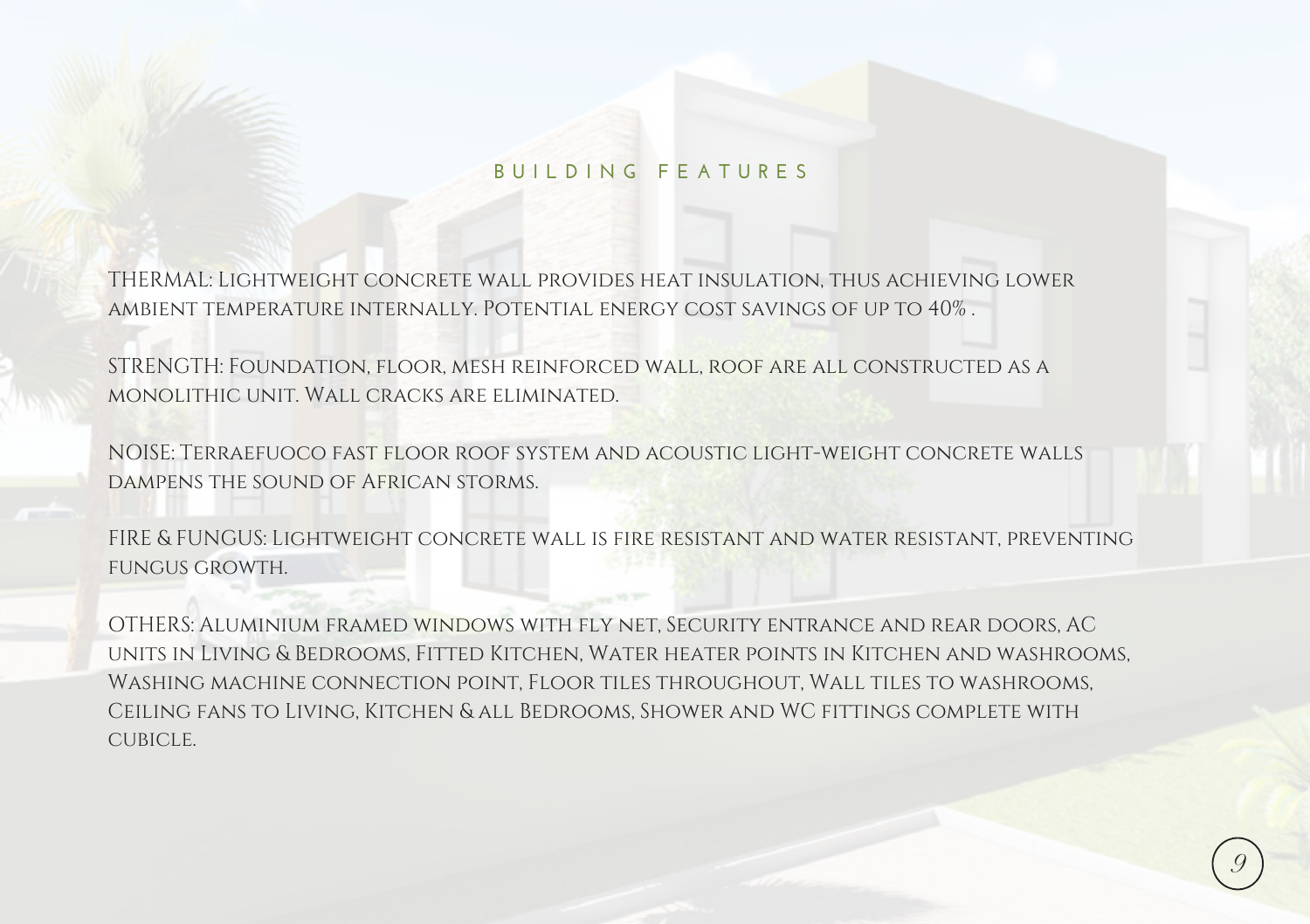#### **E S T A T E F E A T U R E S**

WATER SUPPLY: Underground storage providing 10 days backup supply. Overhead tanks for individual homes. Rainwater harvesting for horticulture works.

ELECTRICITY SUPPLY: Dedicated estate transformer, Solar energy + power inverters (additional)

SECURITY: Fencewall secured gated community with electric fence, security post, street lights, CCTV cameras monitored 24/7.

ENVIRONMENT: GYM, SWIMMING POOL, ESTATE SHOP, Tarred estate roads, landscaping, effective drainage system, intercom, telephone, WiFi (additional).